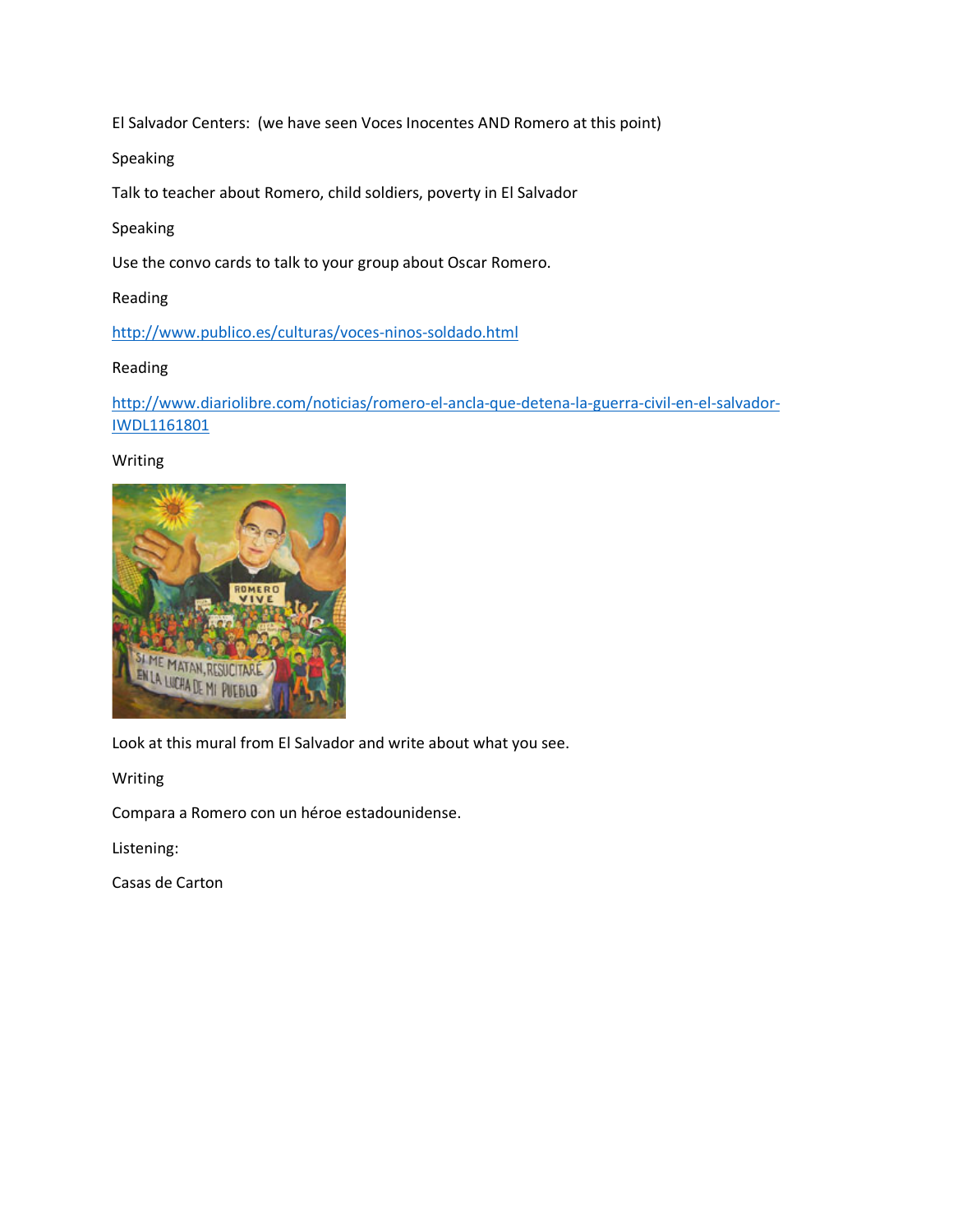$\dot{\epsilon}$ quiénes les gustaba Romero? ¿Cómo murió Romero? ¿Su muerte fue justa o injusta? ¿Por qué Romero decidió ayudar a los pobres?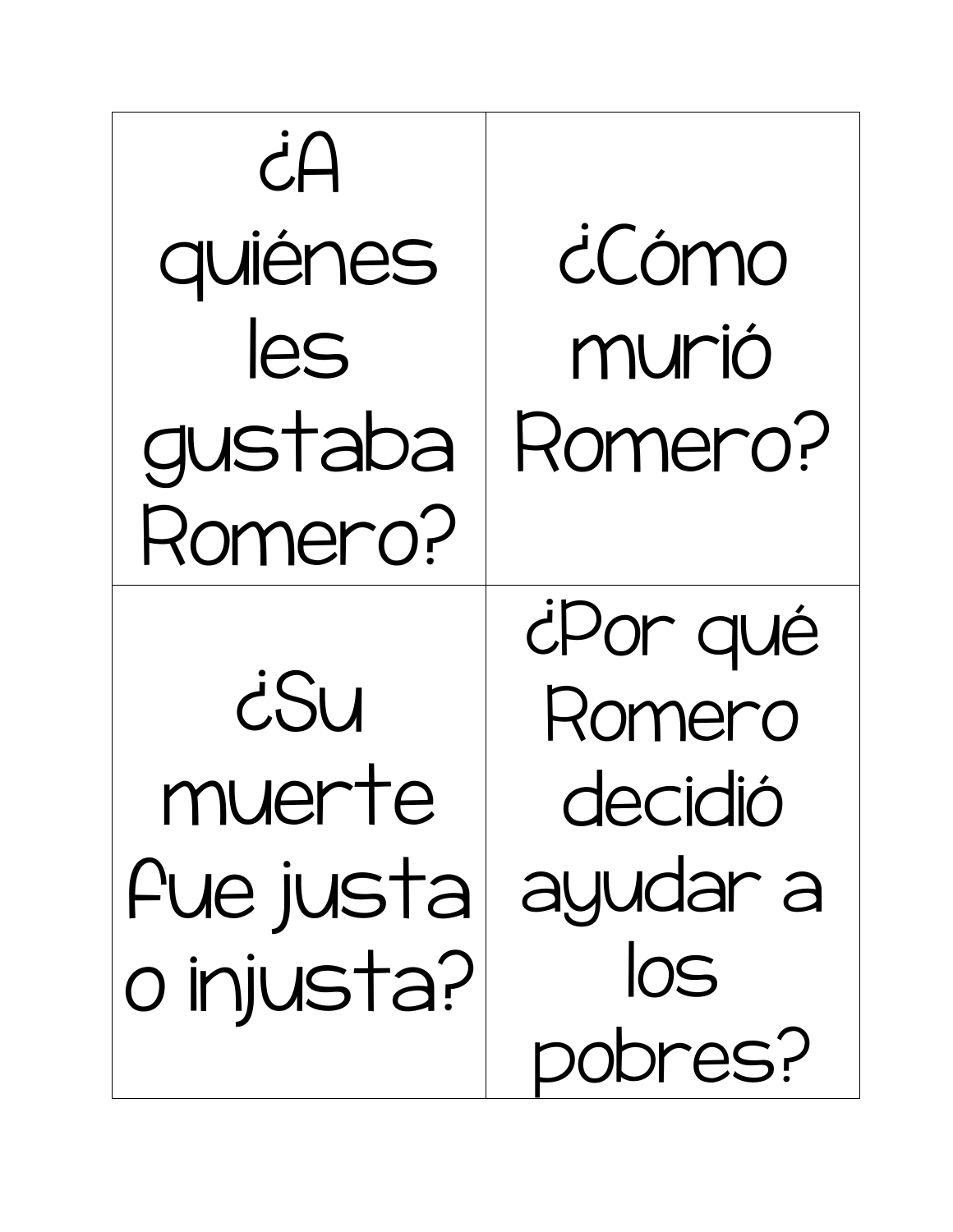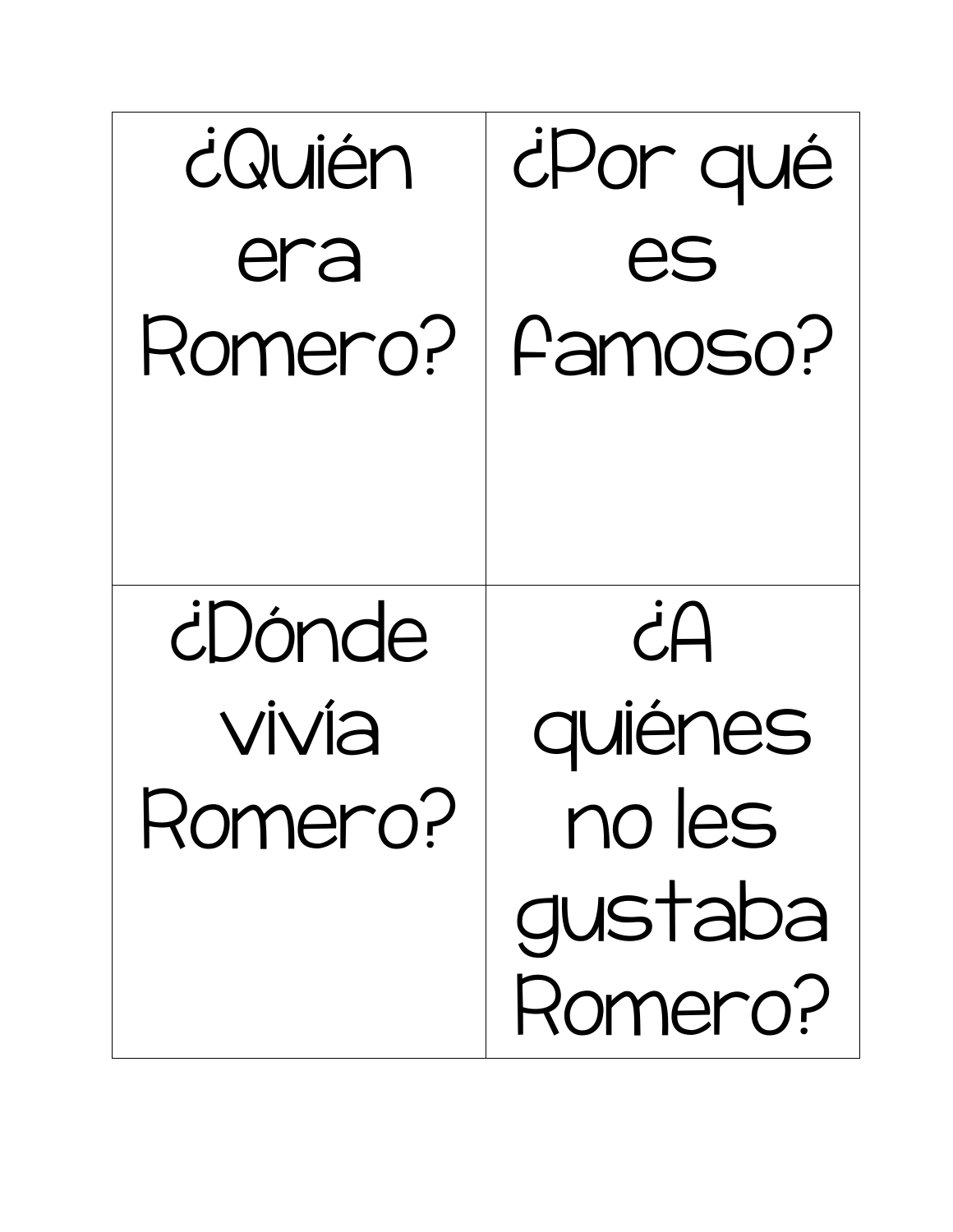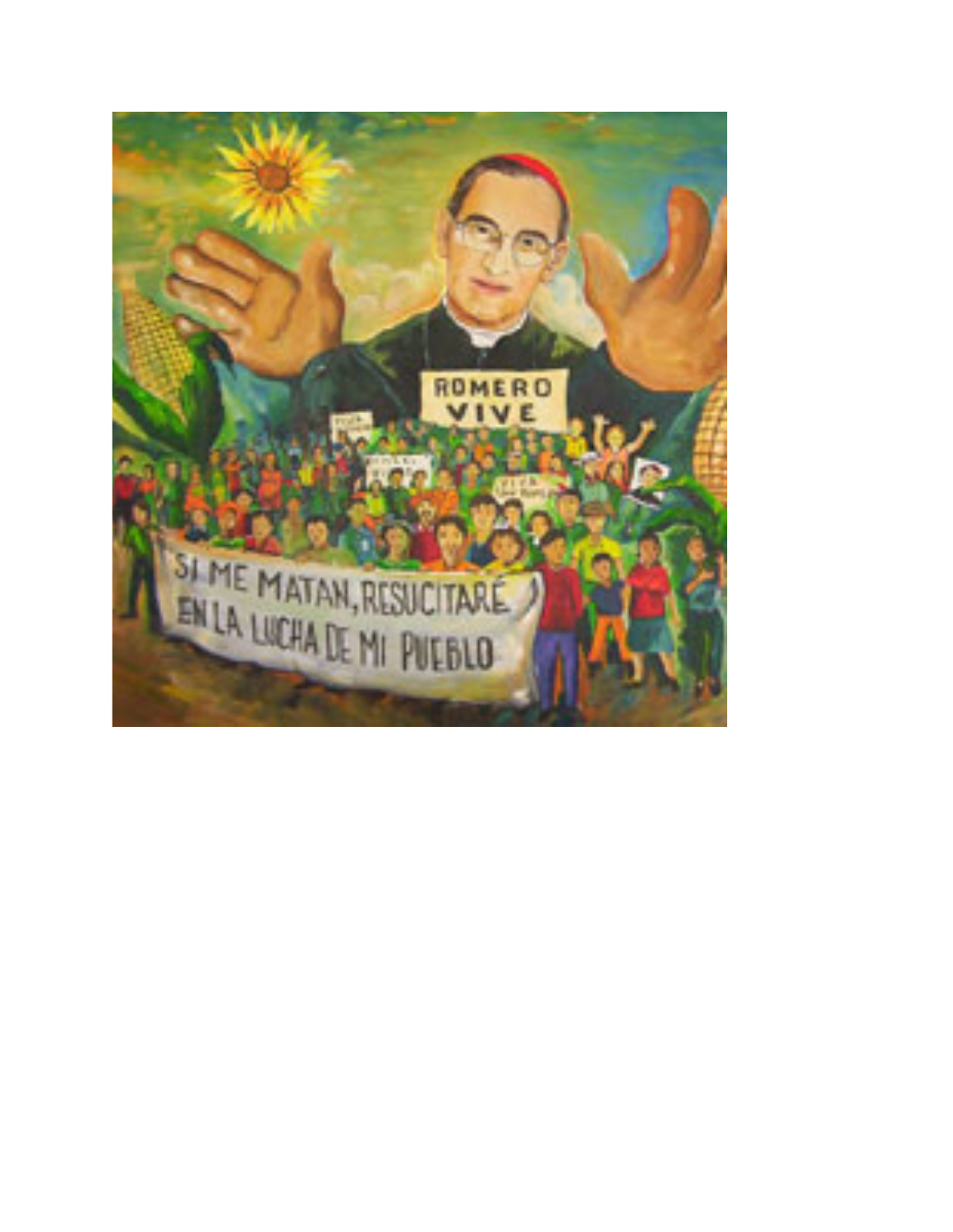## El Salvador: La Guerra Civil

- Center 1: Habla con el/la profe. Hablamos de Romero, de los niños soldado y de la pobreza en El Salvador.
- Center 2: Habla con tus amigos (máximo de 4 en el grupo) de Óscar Romero. ¿Quién era? ¿Qué hacía? ¿Dónde vivía? y más.
- Center 3: Lee el artículo sobre niños soldados en El Salvador y responde a las preguntas.
- 1. Reclutar means to recruit. According to the article, where did they go looking for kids?
- 2.What was the mínimum age of a child soldier in the Civil War in El Salvador?
- 3. In which decade did the Civil War in El Salvador occur?
- 4. 60% of recruitments were \_\_\_\_\_\_ and 80% of the new militia were less than \_\_\_\_\_\_\_\_ years old.
- 5. 90% of the \_\_\_\_\_\_ lived on the doorstep of \_\_\_\_\_\_\_\_\_\_ while 100 \_\_\_\_\_\_\_\_\_\_\_ controlled \_\_\_\_\_\_\_\_% of the national production.
- 6. The majority of Salvadorans lived on less than \_\_\_\_\_\_\_\_\_\_\_\_\_\_.
- 7. How long did the war last?
- 8. Why was Romero shot according to the article?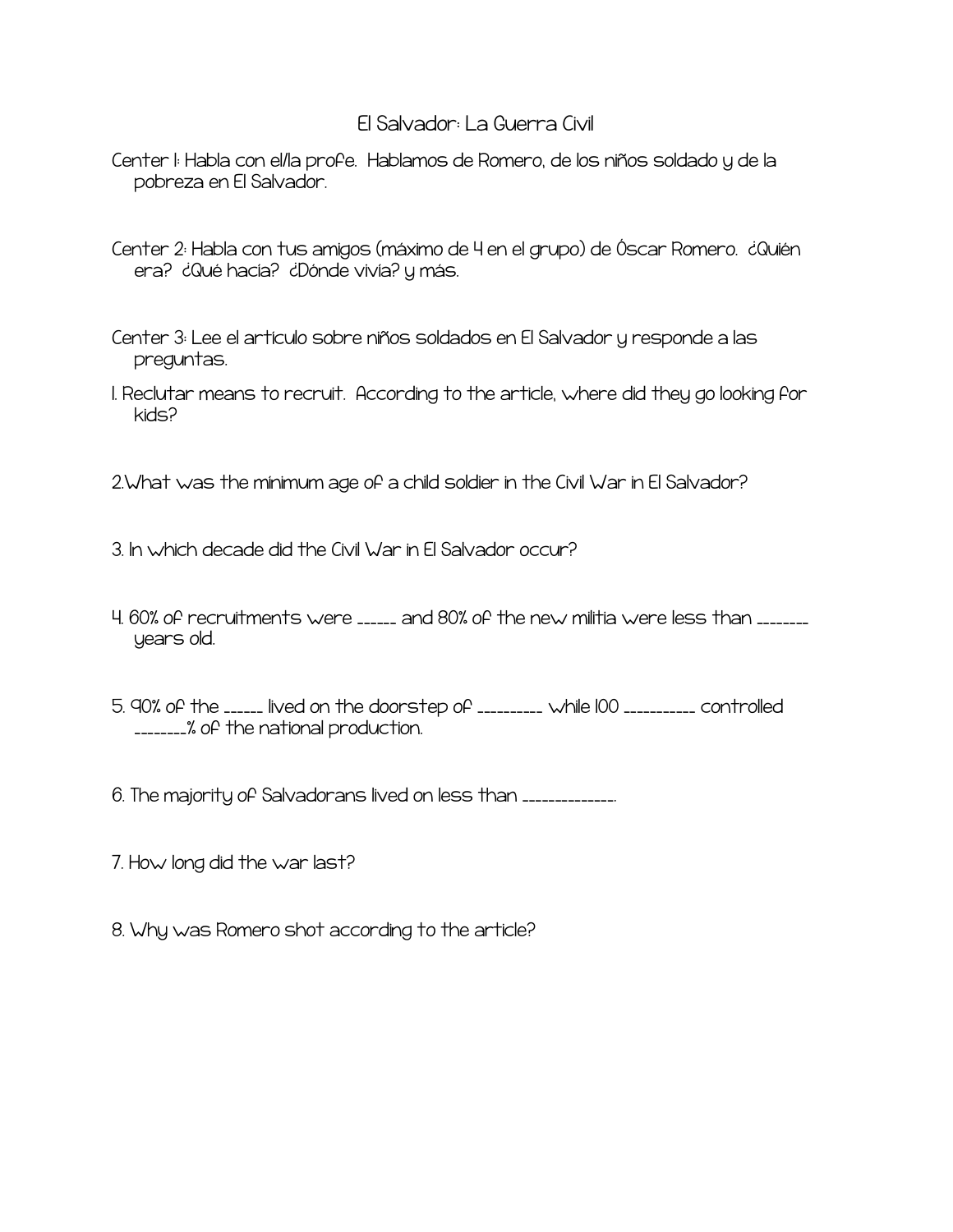Center 4: Mira la pintura de Óscar Romero. ¿Qué ves? ¿Qué crees que significa? Individualmente, escribe un párrafo sobre la pintura y su significado.

Center 5: Compara Romero con un héroe estadounidense.

Center 6: Lee el artículo sobre Óscar Romero y responde a las preguntas.

1. Ancla significa anchor. In what way does the article call Romero an anchor?

2. In what years did the Salvadoran Civil War occur?

3. How many deaths and disappearances are recorded during the Salvadoran Civil War.